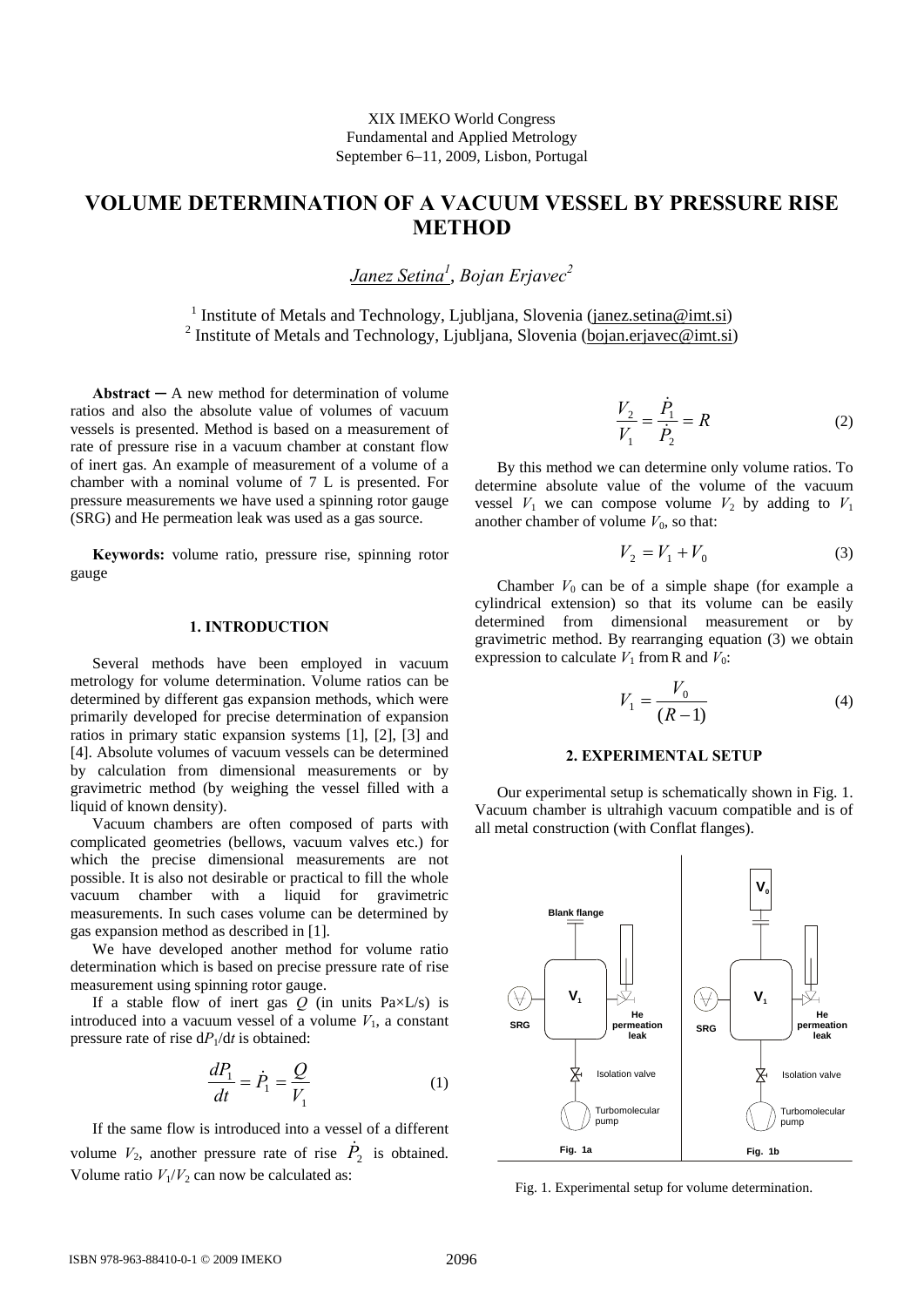All metal vacuum isolation valve is installed between the chamber and a turbomolecular pump. A spinning rotor vacuum gauge (SRG) is attached to the chamber for precise pressure measurements.

As a gas source we have used a helium permeation leak. Short term variations of He flow from such sources are caused only by temperature variations of the permeating element. Therefore it is only necessary to assure a constant temperature of the leak to get the constant gas flow, or to know the temperature coefficient of the gas flow to correct for any deviations of temperature during measurements of pressure rate of rise  $\dot{P}_1$  and  $\dot{P}_2$ . The nominal He flow of the leak at 23 $^{\circ}$ C was  $2\times10^{-5}$  Pa $\times$ L/s.

# *2.1. Pressure rate of rise measurements using SRG*

SRG has been selected for pressure measurements because it is truly inert vacuum gauge, it exhibits very good linearity and excellent short term stability. It has also very good resolution of the order of  $10^{-6}$  Pa (or better than 0.01%) at pressures above  $1\times10^{-2}$  Pa). To suppress the pressure rise of outgassing from chamber walls (mainly hydrogen) a nonevaporable getter (NEG) cartridge has been installed in the chamber. NEG pumps active gasses, but not He from the leak.

Fig. 2 shows pressure rise in volume  $V_1$  over a time period of 4800 s. All pressure readings are given as He equivalent. Isolation valve to the turbomolecular pump has been closed at time *t*=0 s. It should be noted that for rate of rise measurements the offset correction of SRG readings is not necessary (at *t*<0 the true pressure in the chamber was below  $10^{-6}$  Pa, but the displayed SRG reading without offset correction was  $8.238x10^{-4}$  Pa). It should be also noted that it is not necessary to know the rotor accommodation coefficient for He gas, because the same rotor is used for measurements of  $P_1$  and  $P_2$  and we have to measure only ratio  $R$  of rate of pressure rise, (2) and (4). Therefore nominal accommodation coefficient  $\sigma = 1$  can be entered into SRG controller.



Rate of pressure rise  $\dot{P}_1$  is equal to the slope of  $P_1(t)$  line and has been calculated by linear regression analysis over a time period of 900 s. Therefore 5 independent values of  $\dot{P}_1$ can be obtained from the measurements in Fig. 2. The statistical analysis of results is given in Table 1. Relative standard error of the calculated slope  $s(\dot{P}_1)/(\dot{P}_1)$  was between 0.06 and 0.1 %

Table 1. Statistical analysis of results from Fig. 2.

| No.                           | mean $P_1$ | mean $T$        | $P_{\scriptscriptstyle{1}}$ | $s(P_1)$ |          |
|-------------------------------|------------|-----------------|-----------------------------|----------|----------|
|                               | Pa         | $\rm ^{\circ}C$ | Pa/s                        | Pa/s     | relative |
| $\mathbf{1}$                  | $2.6E-03$  | 23.26           | 2.8565E-06                  | 2.10E-09 | 0.074%   |
| $\mathfrak{D}_{\mathfrak{p}}$ | $5.2E-03$  | 23.26           | 2.8544E-06                  | 1.74E-09 | 0.061%   |
| 3                             | 7.8E-03    | 23.24           | 2.8556E-06                  | 2.68E-09 | 0.094%   |
| $\overline{4}$                | $1.0E-02$  | 23.26           | 2.8533E-06                  | 1.58E-09 | 0.055%   |
| 5                             | 1.3E-02    | 23.26           | 2.8550E-06                  | 2.44E-09 | 0.086%   |

#### *2.2.Temperature dependence of He gas flow*

Measurements of  $\dot{P}_1$  have been repeated at different temperatures in the interval from 22.3°C to 23.5°C. Results are presented in Fig. 3. From this measurement we can determine following linear approximation to calculate  $\dot{P}_1$  in the temperature interval 22.3°C<*T*<23.5°C:

$$
\dot{P}_1 = \left(1.0886 \times 10^{-7} \times \frac{T}{C} + 3.2384 \times 10^{-7}\right) \text{ Pa/s}
$$
 (5)



Fig. 3. Temperature dependence of  $\dot{P}_1$ .

Fig. 2. Pressure rise due to He gas flow into volume  $V_1$  and He leak temperature.